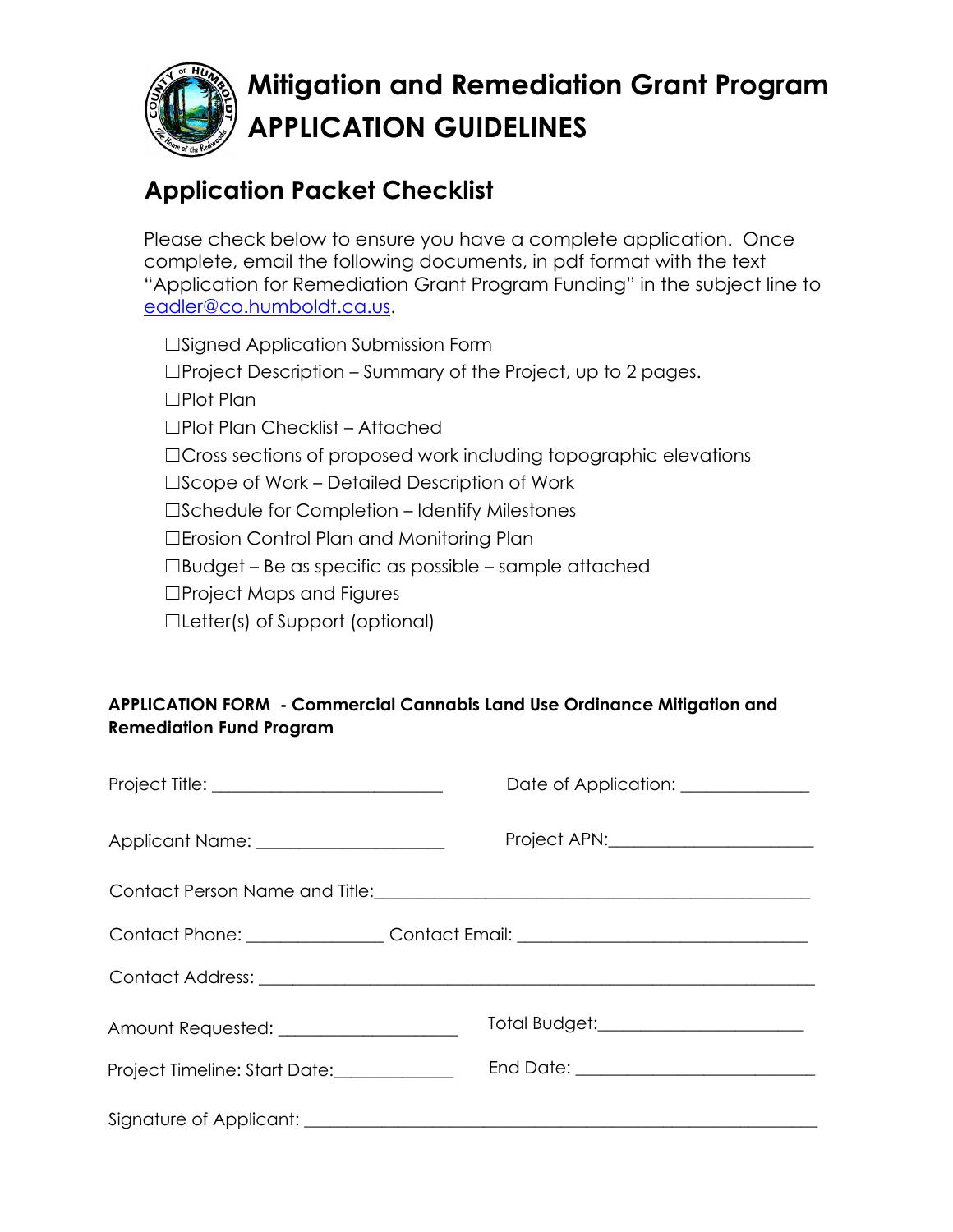## **APPLICATION DIRECTIONS**

#### **Signed Application Form**

Complete and sign the Application Form

#### **Project Description**

Provide a summary of the Project (up to 2 pages). Address where the project is located, why the project is needed, what remediation actions are proposed. Summary should clearly describe what is anticipated and why it will help.

#### **Plot Plan**

Submit a Plot Plan that identifies everything on the Plot Plan checklist that applies to the site. It should clearly show where the entire project is located or a separate location map may be provided.

#### **Plot Plan Checklist**

Complete the Plot Plan Checklist and include in the packet. (Attached)

#### **Cross Sections**

Cross sections of proposed work including topographic elevations.

#### **Scope of Work**

The scope of work should clearly and concisely describe the mitigation and remediation work. It should address the who, what, when, where, and how the work will be done.

#### **Schedule for Completion**

Identify Milestones, including a start and end date. (Sample attached)

#### **Erosion Control Plan and Monitoring Plan**

Include a 5-Year Plan that addresses how erosion will be controlled before, during and after the work is done and how it will be monitored to ensure effectiveness at improving water quality, including follow up treatments.

#### **Budget**

Provide a budget that includes all costs associated with the work. Identify what costs will be covered by the grant and total project cost. (Sample attached)

#### **Project Maps and Figures**

Include maps that are sequentially referenced with figure numbers. Each figure reference should appear in the text as Figure 1, Figure 2, and so forth according to the number of figures you use. Each figure should have a short caption that briefly explains the important information about what is being illustrated.

#### **Letter(s) of Support** (optional)

Letters of support are not a rating factor but may be included if desired.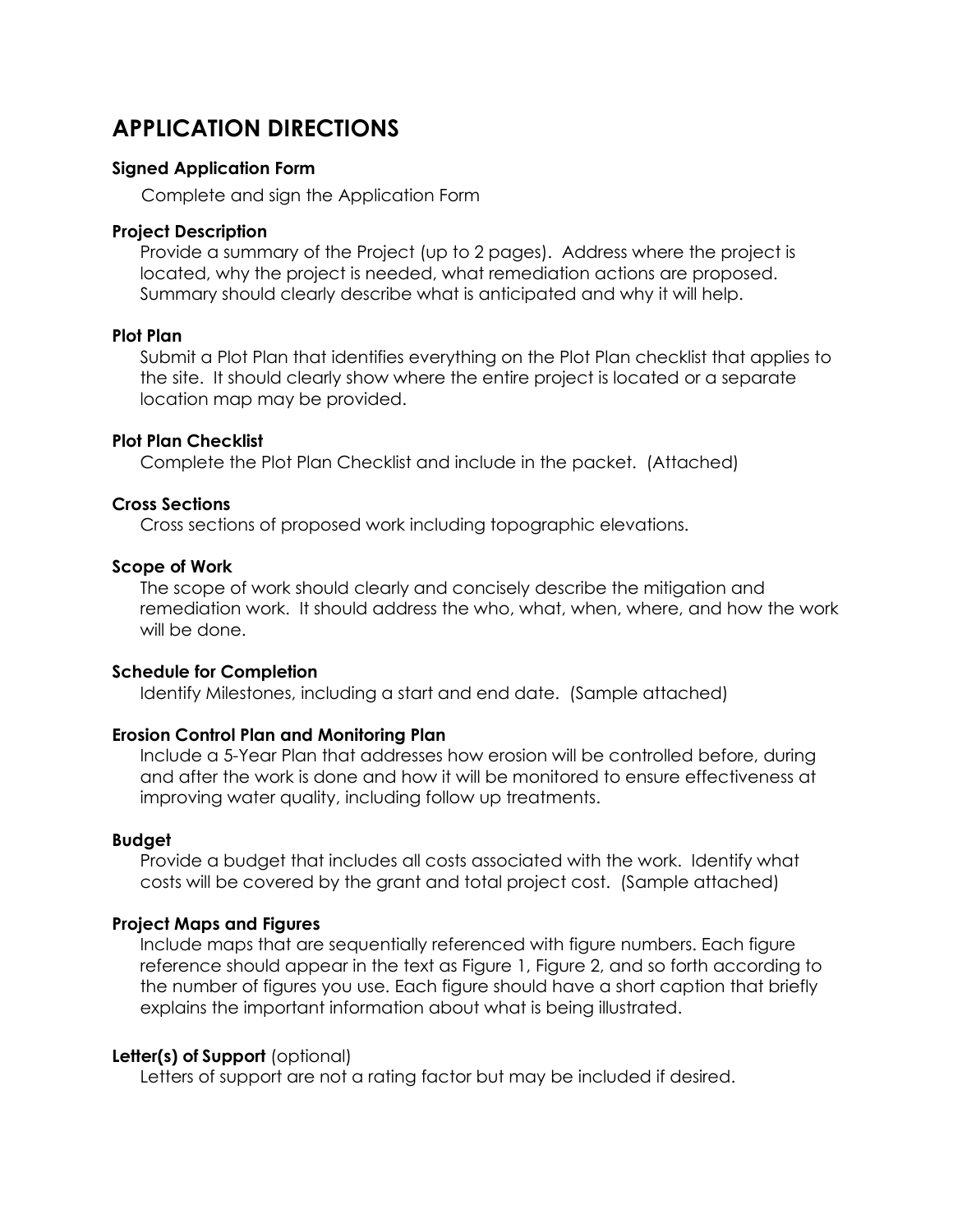## **Sample Schedule for Completion**

| <b>Milestone</b>               | <b>Start Date</b> | <b>End Date</b> |
|--------------------------------|-------------------|-----------------|
| Detailed Project Scoping       |                   |                 |
| <b>Bidding and Contracting</b> |                   |                 |
| <b>Project Ground-Breaking</b> |                   |                 |
| Inspections by                 |                   |                 |
| <b>Project Completion</b>      |                   |                 |
| Monitoring                     |                   |                 |

### **Sample Budget**

| <b>Budget Item</b>               | Grant | <b>Other Funds</b> |
|----------------------------------|-------|--------------------|
| Permit Fees (specify)            |       |                    |
| Consultant and professional fees |       |                    |
| <b>Materials</b>                 |       |                    |
| Equipment                        |       |                    |
| Other (specify) Let              |       |                    |
| <b>TOTAL</b>                     |       |                    |

Note: 80% of program funds are required to be spent on physical improvements.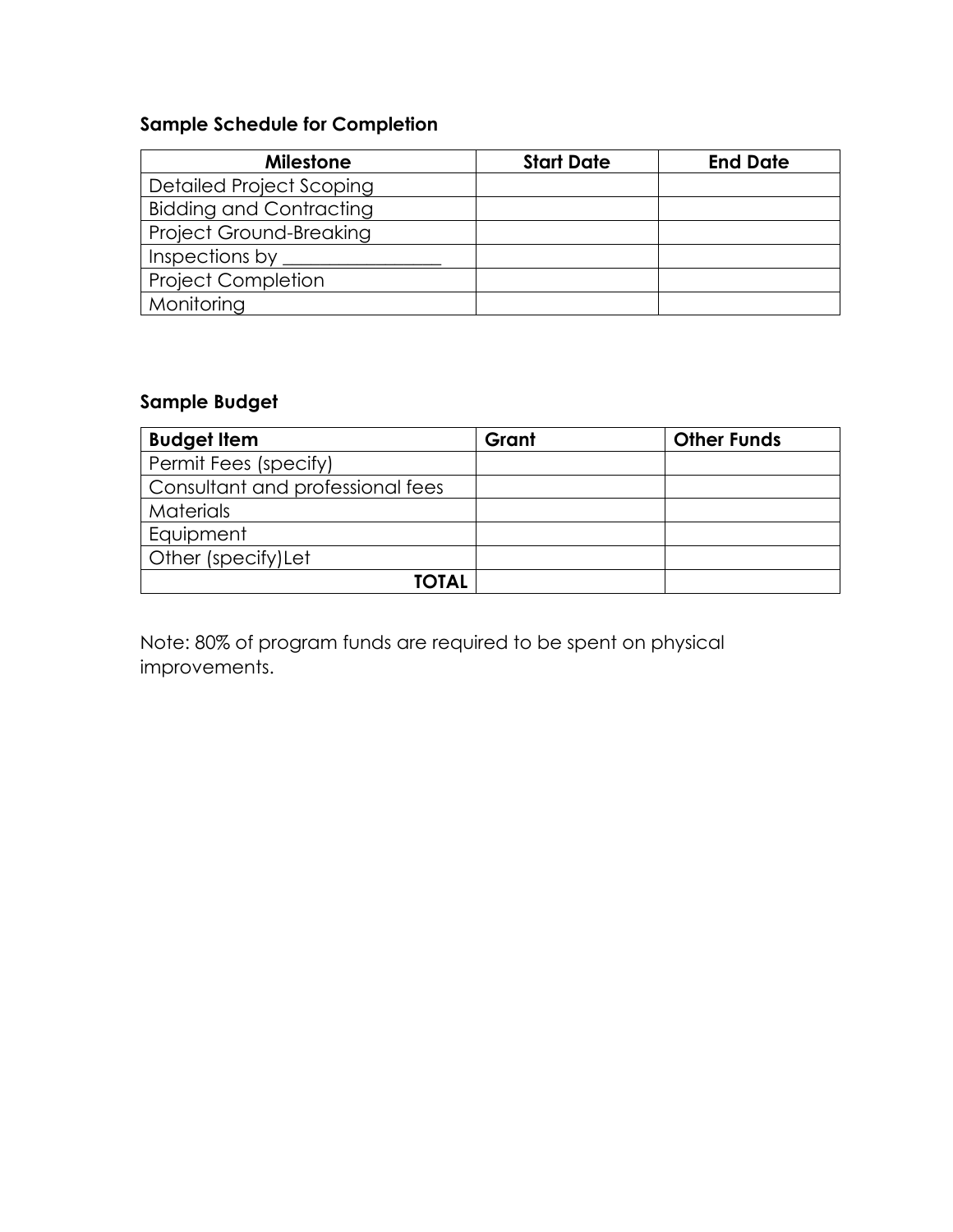#### **PLOT PLAN AND TENTATIVE MAP CHECKLIST**

The following information must be shown on your plot plan or tentative map. Please check  $\checkmark$  the box to the left of the items shown on the plot plan or tentative map. If any item is not on your site to your knowledge, write "N/A" next to the box. Plot plans shall be drawn on a minimum size sheet of 8-1/2" x 11", and tentative subdivision maps on a minimum size sheet of 18" x 26". *Note: This Checklist must be completed by the applicant and submitted with your application.*

Applicant's Name \_\_\_\_\_\_\_\_\_\_\_\_\_\_\_\_\_\_\_\_\_\_\_\_\_\_\_\_\_\_\_\_\_\_\_\_\_\_\_\_\_ APN \_\_\_\_\_\_\_ - \_\_\_\_\_\_\_ -

| <b>FOR ALL PROJECTS</b>             |                                         |                                                                                                                                                                                                                                                         |  |  |
|-------------------------------------|-----------------------------------------|---------------------------------------------------------------------------------------------------------------------------------------------------------------------------------------------------------------------------------------------------------|--|--|
| $\Box$                              | 1.                                      | Name of applicant(s)                                                                                                                                                                                                                                    |  |  |
| $\Box$                              | 2.                                      | Location or vicinity map (on or attached to the plot plan)                                                                                                                                                                                              |  |  |
| $\Box$                              | 3.                                      | The subject parcel (show entire parcel with dimensions)                                                                                                                                                                                                 |  |  |
| $\Box$                              | 4.                                      | Date, north arrow and scale                                                                                                                                                                                                                             |  |  |
| $\Box$                              | 5.                                      | Name, County road numbers, and width of all existing and proposed access roadways<br>adjacent to or within the subject parcel (indicate width of traveled way, grade (in %                                                                              |  |  |
| □                                   | 6.                                      | slope), and surface)<br>Existing and proposed improvements (label as "existing" and "proposed" with<br>dimensions and distance to nearest two (2) property lines)                                                                                       |  |  |
|                                     | $\Box$<br>$\Box$                        | Structures and buildings (include floor area, height and proposed use)<br>a.<br>Driveways and turnaround areas (indicate width, grade (in % slope) and<br>b.<br>surface)                                                                                |  |  |
|                                     | $\Box$<br>$\Box$<br>$\Box$              | Utility lines (electric, gas, telephone, sewer, water, and cable TV)<br>C.<br>d.<br>Septic tanks and leachfields (label primary/reserve areas and test holes)<br>Wells                                                                                  |  |  |
|                                     | $\Box$                                  | е.<br>f.<br>Parking and loading areas (show individual parking spaces, including<br>handicapped parking and ramps)                                                                                                                                      |  |  |
|                                     | $\Box$<br>$\Box$                        | Storm drains, curbs and gutters<br>g.<br>Emergency water storage tanks and fire hydrants<br>h.                                                                                                                                                          |  |  |
|                                     | $\Box$<br>$\Box$                        | Landscaped areas (include proposed exterior lighting)<br>i.<br>Major vegetation (identify mature trees (12" dbh or larger) to be removed)<br>j.                                                                                                         |  |  |
|                                     | $\Box$<br>$\Box$                        | Diked areas<br>k.<br>L.<br>Proposed grading and fill (estimate volume)                                                                                                                                                                                  |  |  |
|                                     | $\Box$<br>$\Box$                        | Signs (indicate size, illuminated, and design (e.g., monument, pylon, etc.))<br>m.<br>Other - specify<br>n.                                                                                                                                             |  |  |
| $\Box$                              | 7.                                      | Direction of surface water runoff                                                                                                                                                                                                                       |  |  |
| $\Box$<br>$\Box$                    | 8.<br>9.                                | Location and width of all existing and proposed easements of record<br>Hazardous areas (indicate on map if on the project site or within 400 feet of the project<br>site):                                                                              |  |  |
|                                     | □<br>$\Box$                             | Areas subject to inundation or flooding<br>a.<br>Steep or unstable slopes<br>b.                                                                                                                                                                         |  |  |
|                                     | $\Box$<br>$\Box$                        | Expansive (clay) soils<br>C.<br>Earthquake faults<br>d.                                                                                                                                                                                                 |  |  |
|                                     | $\Box$                                  | Hazardous waste or substance sites<br>е.                                                                                                                                                                                                                |  |  |
|                                     | $\Box$                                  | f.<br>Other - specify                                                                                                                                                                                                                                   |  |  |
| □                                   | 10.                                     | Sensitive habitat areas (indicate on map if on project site or within 400 feet of the project<br>site):                                                                                                                                                 |  |  |
|                                     | $\Box$<br>$\Box$                        | Creeks, rivers, sloughs and other drainage courses<br>a.                                                                                                                                                                                                |  |  |
|                                     | $\Box$                                  | Lakes, ponds, marshes, or "wet" meadows<br>b.<br><b>Beaches</b>                                                                                                                                                                                         |  |  |
|                                     | $\Box$                                  | C.<br>d.<br>Sand dunes                                                                                                                                                                                                                                  |  |  |
|                                     | $\Box$                                  | Other - specify<br>e.                                                                                                                                                                                                                                   |  |  |
| □                                   | 11.                                     | Historical buildings or known archaeological or paleontological resources                                                                                                                                                                               |  |  |
| $\Box$                              | 12.                                     | Land use and buildings on adjacent parcels, and approximate distances to closest<br>property lines                                                                                                                                                      |  |  |
|                                     | FOR LOT LINE ADJUSTMENT PLOT PLANS ONLY |                                                                                                                                                                                                                                                         |  |  |
| $\Box$<br>$\Box$                    | 13.<br>14.                              | Proposed new lines and lines to be eliminated (show lines to be eliminated as dashed)<br>Areas (in square footage or acreage) of the initial and resulting parcels                                                                                      |  |  |
|                                     |                                         |                                                                                                                                                                                                                                                         |  |  |
| FOR TENTATIVE SUBDIVISION MAPS ONLY |                                         |                                                                                                                                                                                                                                                         |  |  |
| $\Box$<br>$\Box$                    | 16.<br>17.                              | Approximate dimensions and areas of all proposed lots<br>A statement that "All easements of record are shown on the tentative map and will                                                                                                              |  |  |
|                                     |                                         | appear on the recorded subdivision map"                                                                                                                                                                                                                 |  |  |
| $\Box$                              | 18.                                     | Contour lines (at<br>intervals)                                                                                                                                                                                                                         |  |  |
| $\Box$                              | 19.                                     | For major subdivisions (5 or more parcels): proposed drainage improvements, details of<br>any grading to be performed, approximate radii of all roadway curves, areas for public<br>use, and typical sections of all streets, highways, ways and alleys |  |  |

 $\Box$  20. Names and assessor's parcel numbers of all contiguous ownerships

#### **NOTE: THE SUBMITTAL OF INCOMPLETE OR ILLEGIBLE PLOT PLANS OR TENTATIVE MAPS WILL CAUSE DELAYS IN THE PROCESSING OF YOUR APPLICATION**